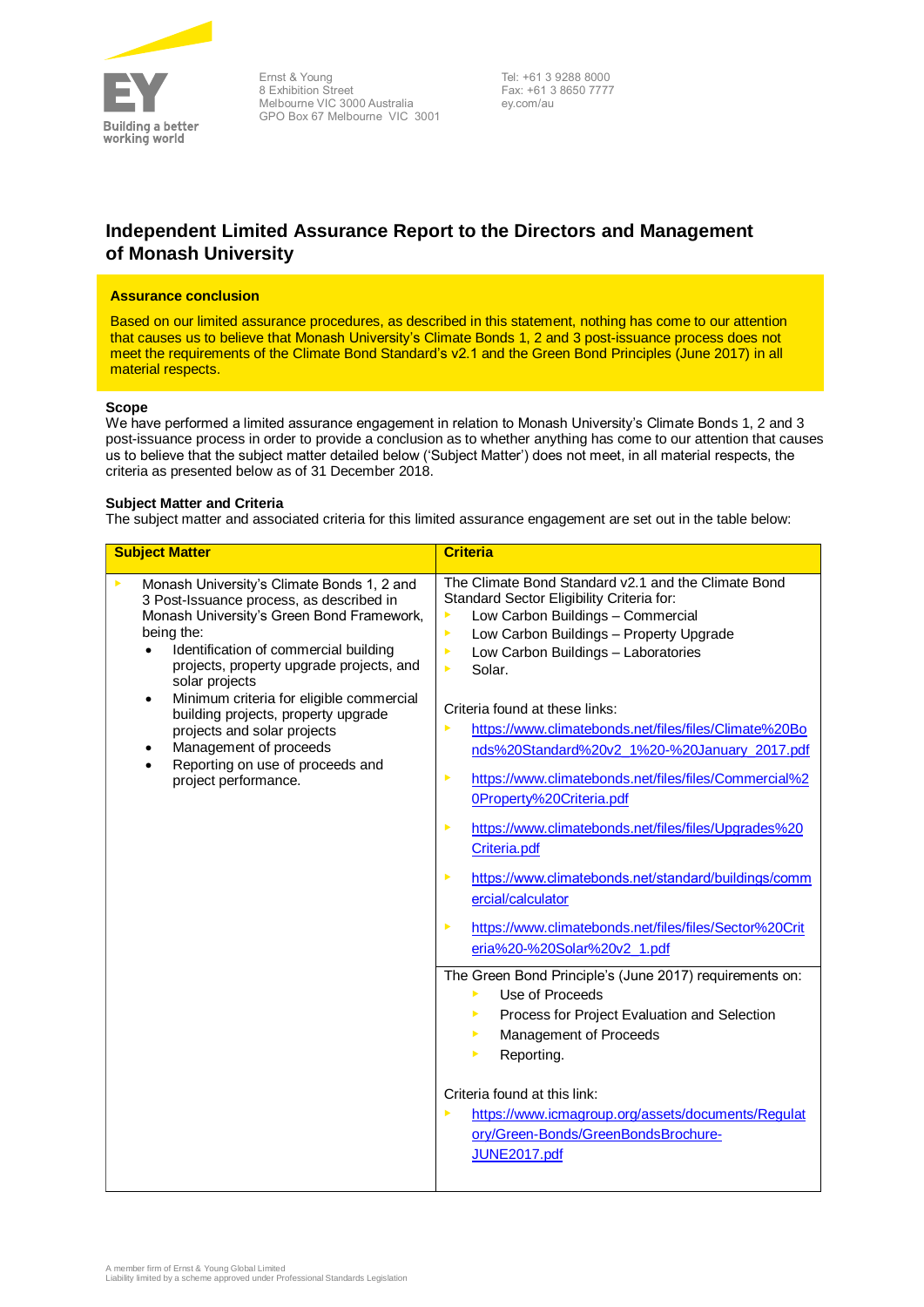

# **Assurance Approach**

Our assurance approach was conducted in accordance with the Australian Standard on Assurance Engagements ASAE 3000: *Assurance Engagements Other than Audits or Reviews of Historical Financial Information* ('ASAE 3000').

#### **Management Responsibility**

The management of Monash University ('Management') is responsible for the collection, preparation and presentation of the Subject Matter in accordance with the criteria and for maintaining adequate records and internal controls that are designed to support Monash University's Climate Bonds 1, 2 and 3 issuance process.

## **Assurance Practitioner's Responsibility**

Our responsibility is to express a limited assurance conclusion as to whether anything has come to our attention that causes us to believe that the Subject Matter is presented in accordance with the criteria, in all material respects. Our assurance engagement has been planned and performed in accordance with the Australian Standard on ASAE 3000.

#### **Level of Assurance**

A limited assurance engagement consists of making enquiries and applying analytical, appropriate testing, and other evidence-gathering procedures sufficient for us to obtain a meaningful level of assurance as the basis for providing a negative form of conclusion and, as such, do not provide all the evidence that would be required to provide a reasonable level of assurance. The procedures performed depend on the assurance practitioner's judgement including the risk of material misstatement of the specific activity data, whether due to fraud or error. While we considered the effectiveness of Management's internal controls when determining the nature and extent of our procedures, our review was not designed to provide assurance on internal controls. We believe that the evidence we have obtained is sufficient and appropriate to provide a basis for our conclusion.

## **Our Approach**

Our assurance procedures performed included, but were not limited to:

- Assessing policies and procedures established by Monash University related to the annual post-issuance process of the Climate Bonds 1, 2 and 3 to assess whether they were aligned to the requirements of the Climate Bond Standard v2.1 ('CBS') and the Green Bond Principles (June 2017) ('GBP')
- Checking the eligibility of assets for inclusion in Monash University's Climate Bonds 1, 2 and 3 against Monash University's Green Bond Framework
- Interviewing selected business unit and group level personnel to understand the key issues related to Monash University's relevant policies and procedures
- Requesting documentation supporting assertions made in the Subject Matter
- Checking the accuracy of calculations performed
- Obtaining and reviewing evidence to support key assumptions and other data
- Seeking management representation on key assertions.

A summary of our procedures is shown in this Table.

| <b>CBS</b><br>sections | <b>Requirement</b>        | <b>Assurance Procedures</b>                                                                                                                                                                                                                                                                                                                                                                                                                                                                               |
|------------------------|---------------------------|-----------------------------------------------------------------------------------------------------------------------------------------------------------------------------------------------------------------------------------------------------------------------------------------------------------------------------------------------------------------------------------------------------------------------------------------------------------------------------------------------------------|
| $\overline{A}$         | <b>Project Nomination</b> | Review the statement on the environmental objective to check that the<br>bond meets the CBS requirements<br>Review that the nominated assets/projects meet the environmental<br>objectives and the eligibility criteria set out in the Low Carbon Buildings<br>Criteria (LCBC) and the Solar Criteria of the CBI<br>Review relevant documentation related to any disposed or new<br>nominated assets/projects since pre-issuance<br>Review overlap of nominated assets with other Certified Climate Bonds |
| 5                      | Use of Proceeds           | Check proportion of net proceeds used for financing versus re-financing<br>Review internal accounts systems to check all proceeds are earmarked<br>to nominated assets/projects<br>Review allocation of net proceeds against nominated assets/projects<br>within the required time period of 24 months post-issuance<br>Review the monthly spending register and budget of nominated<br>assets/projects to check that the total investment in the nominated                                               |